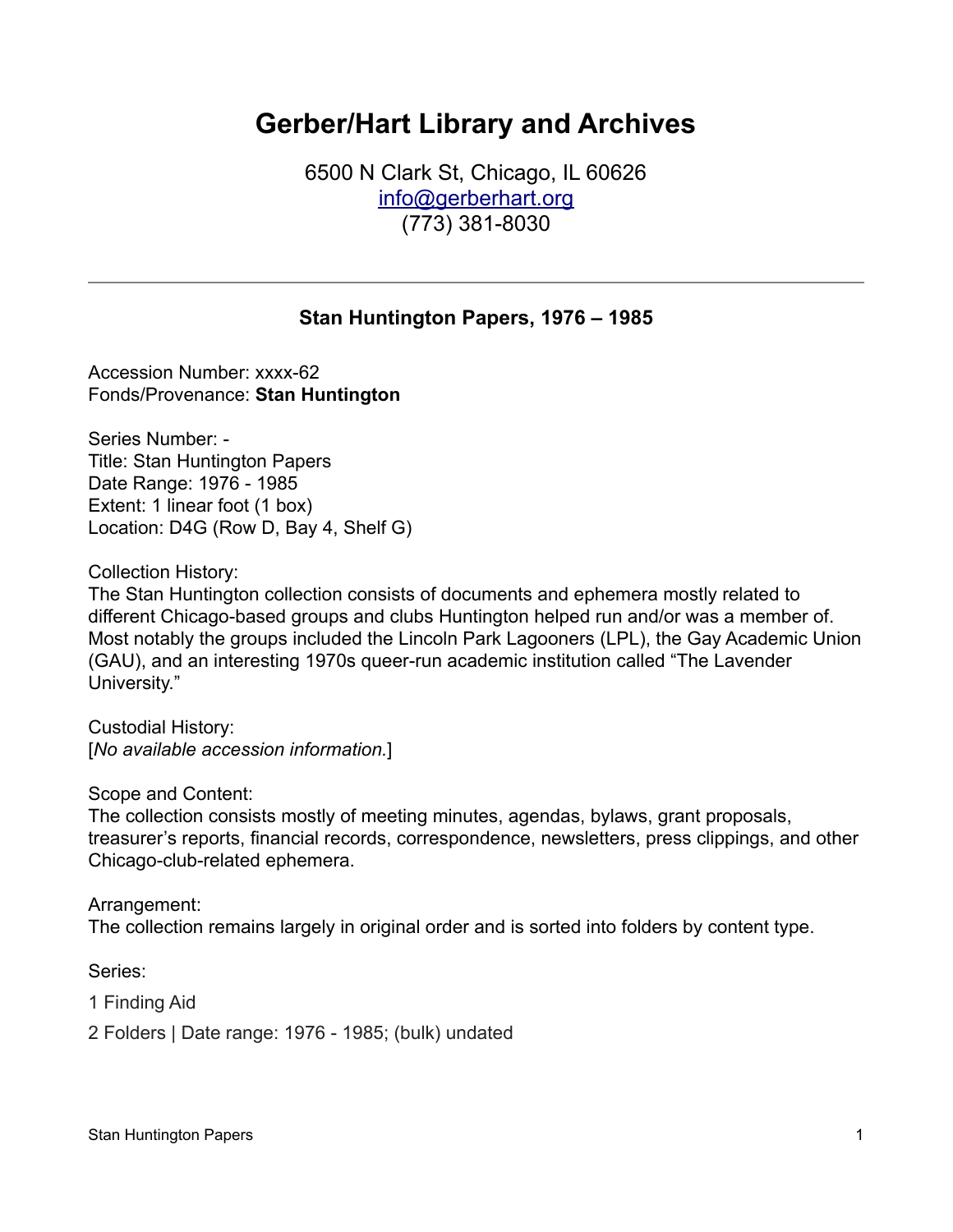3 Notebooks | Date range: 1978 - 1981

Container List:

BOX 1

Series/File List:

### **0. Finding Aid**

## **1. FOLDERS [ORIGINAL ORDER]**

- 1.01 "Gay Horizons"
- 1.02 "Winter Carnival '76"
- 1.03 "Gay Community Center"
- 1.04 "L.P.L. [Lincoln Park Lagooners] By-Laws"
- 1.05 "LPL Newsletters"
- 1.06 "L.U. [The Lavender University] Advisory"
- 1.07 "Lavendar[sic] Univ. Catelogues[sic]"
- 1.08 "Shriners Benefit"
- 1.09 "Coalition Procedures (History of)"
- 1.10 "Coalition Membership Comm."
- 1.11 "Coalition Media Task Force"
- 1.12 "Coalition Treasurer's Reports & Financial Comm."
- 1.13 "Coalition Executive Committee"

1.14 [Titled gleaned from eroded sticker found in folder] "Gerber-Hart: Applications for Positions"

- 1.15 "Used Paper"
- 1.16 "Revision of Manual"
- 1.17 "Comm on Gay/Lesbian Advisory"
- 1.18 "GAU-CC [Gay Academic Union Chicago Chapter] Minutes-

Newsletters-Agendas"

- 1.19 "National Sexual Minorities Switchboard"
- 1.20 "L.P.L. Carnival '78"
- 1.21 [Unnamed]
- 1.22 "L.P.L. General"
- 1.23 [Unnamed]
- 1.24 "Howard Brown Memorial Clinic"
- 1.25 "GAU-CC Books 1978 1980"
- 1.26 "Disbursement Receipts 1978; GAU-CC"
- 1.27 "Disbursements Receipts 1979; GAU-CC"
- 1.28 "Disbursement Receipts 1980; GAU-CC"
- 1.29 "Disbursement Receipts 1982-83; GAU"
- 1.30 "Bank Statements 1978; GAU-CC"
- 1.31 "Bank Statements 1979; GAU-CC"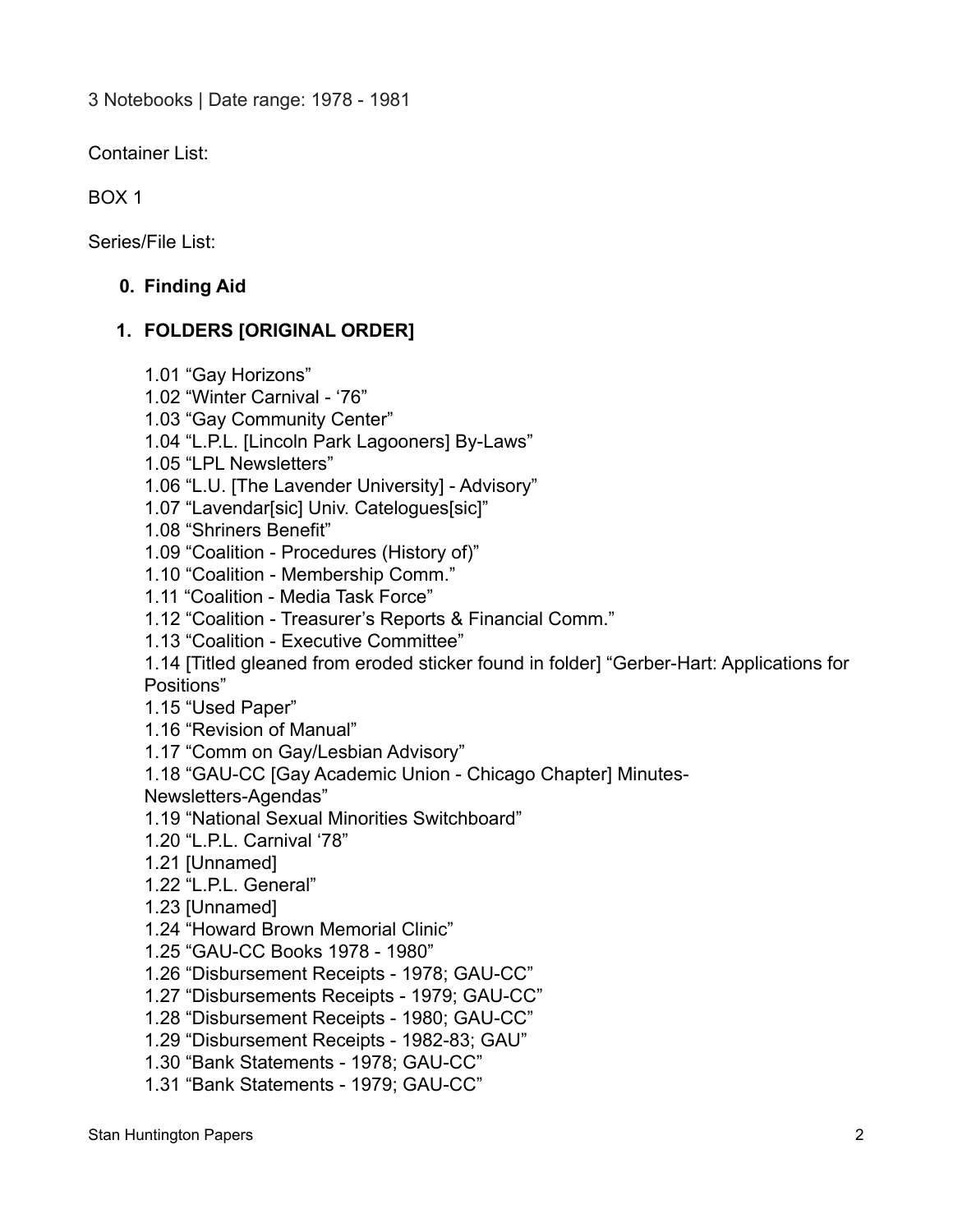- 1.32 "Bank Statements 1980; GAU-CC"
- 1.33 "Teasurers Records 1981 82; GAU-CC"
- 1.34 "GAU Treasurers Records 1982"
- 1.35 "GAU Receipts 1983 84 85"
- 1.36 "GAU Bank Statements 1983 84 85"
- 1.37 "LGAU BKS 1983-84"
- 1.38 "Discovery '82 Receipts"
- 1.39 "Disc. '82 Souvenir"
- 1.40 "Discovery '82; GAU-8"
- 1.41 "L.P.L Carnival '77; Appropriations Committee"
- 1.42 "Bank Statements 1981-82"
- 1.43 "Disbursement Receipts 1981-82; GAU-CC"
- 1.44 "GAU-CC; Treasurer's Reports; Bylaws"
- 1.45 "LGAU; Agendas/Minutes"
- 1.46 "Gerber-Hart; Correspondence; Old Bylaws; Grant Proposals"

#### **2. NOTEBOOKS [ORIGINAL ORDER]**

- 2.01 "Disbursements GAU-CC"
- 2.02 "Revenues GAU-CC"

Separations: None.

Restrictions:

No donor restriction. Standard restrictions apply (see G/H "Confidentiality Agreement" for archives use).

Related Fonds/Series: Loundy, Joseph

Subject Headings: Homosexuality and education--United States. Homosexuality--Illinois--Chicago--History. Homosexuality--Social aspects Homosexuality--Social aspects--United States--Newspapers. Homosexuality--Societies, etc.

Preferred Citation: [Identification of item], Stan Huntington Papers, Gerber/Hart Library and Archives, Chicago, Illinois

Language: English